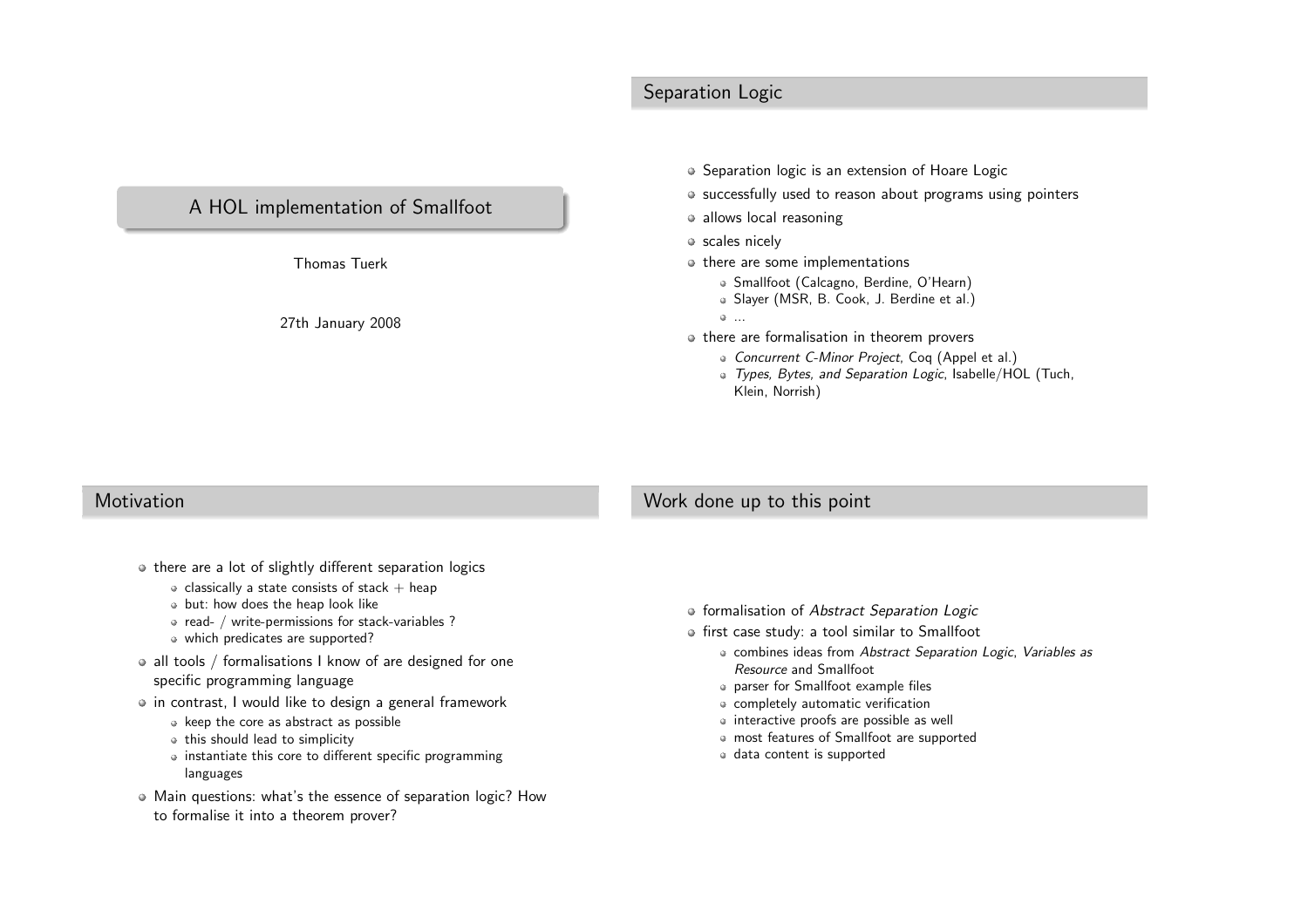# Abstract Separation Logic

# Introduction to Abstract Separation Logic

- Abstract Separation Logic is an abstract version
- introduced by Calcagno, O'Hearn and Yang in Local Action and Abstract Separation Logic
- abstraction helps to concentrate on the essential part
- embedding in <sup>a</sup> theorem prover becomes easier
- can be instantiated to different variants of separation logic
- $\bullet$  therefore, it may be used as a basis for a separation logic framework in HOL

| <b>Separation Logic on Heaps</b>                                                                                              | <b>Abstract Separation Logic</b>                                                                                                      |
|-------------------------------------------------------------------------------------------------------------------------------|---------------------------------------------------------------------------------------------------------------------------------------|
| • heaps                                                                                                                       | • abstract states                                                                                                                     |
| $\circ$ disjoint union of heaps $\uplus$                                                                                      | · abstract separation<br>combinator o                                                                                                 |
| $\bullet$ $h_1$ , $h_2$ have disjoint<br>domains                                                                              | $\bullet$ $s_1 \circ s_2$ is defined                                                                                                  |
| • $h \models P_1 * P_2$ iff<br>$\exists h_1, h_2.$ $(h = h_1 \oplus h_2)$ $\wedge$<br>$h_1 \models P_1 \land h_2 \models P_2$ | $\circ$ s $\models$ $P_1 * P_2$ iff<br>$\exists s_1, s_2.$ $(s = s_1 \circ s_2) \wedge s_1$ $\models$<br>$P_1 \wedge s_2 \models P_2$ |

### Separation Combinator

#### Hoare Triples and Actions

- A separation combinator  $\circ$  is a partially defined function such that:
	- is associative

$$
\forall x\ y\ z.\ (x\circ y)\circ z=x\circ (y\circ z)
$$

◦ is commutative

$$
\forall x\,y.\; x \circ y = y \circ x
$$

◦ is cancellative

$$
\forall x \, y \, z. \, (x \circ y = x \circ z) \Rightarrow y = z
$$

forall elements there is a **neutral element**  $\forall x. \exists u_x. u_x \circ x = x$ 

- consider partial correctness
- an action is <sup>a</sup> function from states to either <sup>a</sup> special failurestate <sup>⊤</sup> or <sup>a</sup> set of states
- $\emptyset$  used to model actions that diverge
- $\{P\}$  action  $\{Q\}$  iff forall states s such that  $s \models P$  the action does not fail and  $t\models Q$  forall  $t \in \text{action}(s)$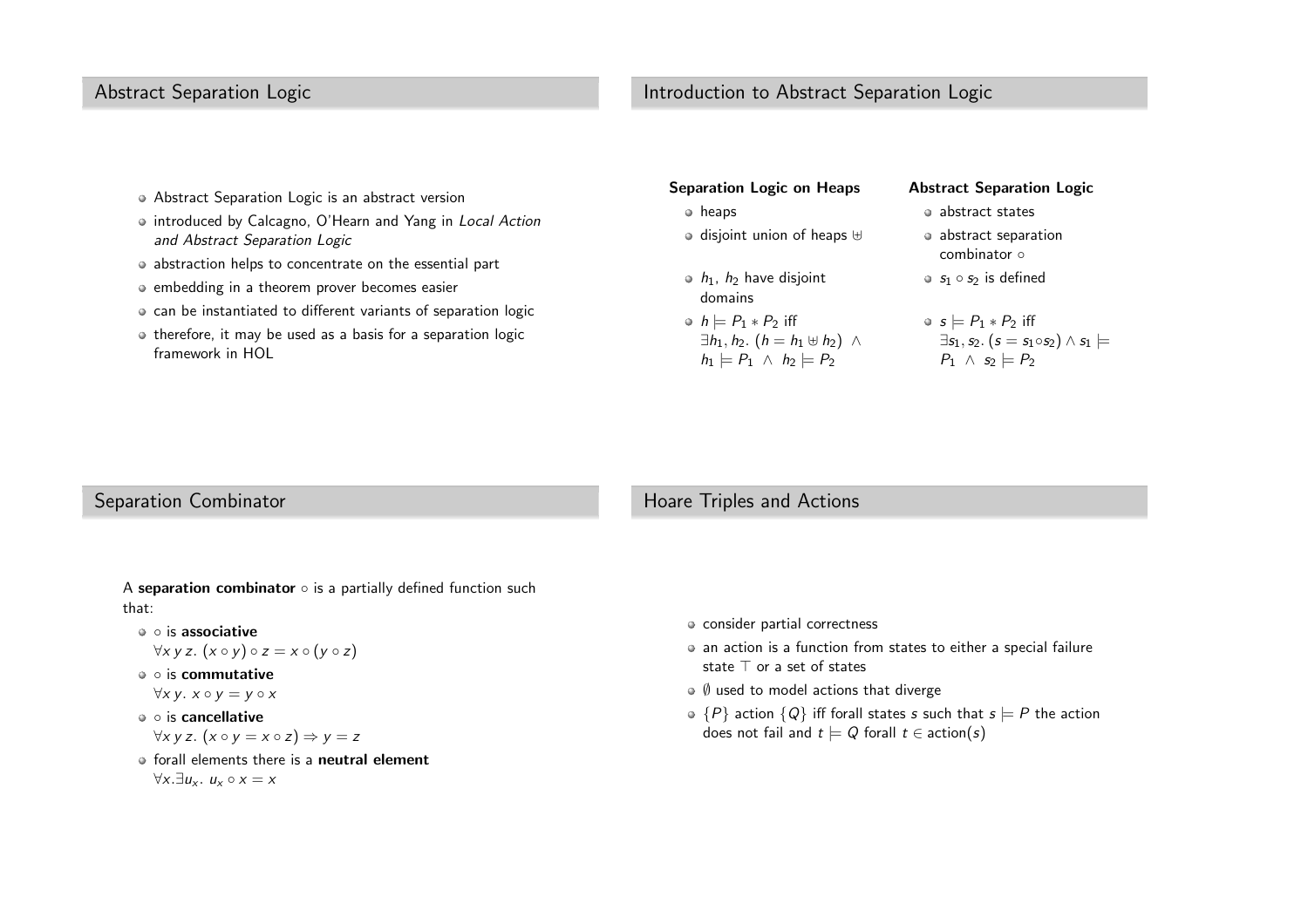# Local Actions / Frame Rule



- frame rule is essential for separation logic
- $\bullet$  it's important for local reasoning
- $\circ$  it does not hold for arbitrary actions
- actions that respect the frame rule are called **local**
- $\bullet$  just local actions will be considered in the following

### Programs

- c for every local action <sup>c</sup>
- <sup>p</sup> ; <sup>q</sup>  $p + q$ p\*<sup>p</sup> || <sup>q</sup> with <sup>l</sup> do <sup>p</sup>  $0 1.p$

Notice that skip and assume <sup>c</sup> for intuitionist conditions <sup>c</sup> are local actions.

Conditional execution and loops can be mimiced usingnon-determistic choice and assume.

# Smallfoot

"Smallfoot is an automatic verification tool which checks separation logic specifications of concurrent programs whichmanipulate dynamically-allocated recursive datastructures."(Smallfoot documentation)

developed by Cristiano Calcagno, Josh Berdine, Peter O'Hearn

- uses low-level imperative programming language that supports
	- pointers
	- local and <sup>g</sup>lobal variables
	- dynamic memory allocation/deallocation
	- conditional execution, while-loops and recursive procedures
	- parallelism

# Smallfoot II

| mergesort.sf                                                                                                                                                                                                                                                                              |                                                                                                                                                                                                                                                      |
|-------------------------------------------------------------------------------------------------------------------------------------------------------------------------------------------------------------------------------------------------------------------------------------------|------------------------------------------------------------------------------------------------------------------------------------------------------------------------------------------------------------------------------------------------------|
| $split(r;p)$ [list(p)] {<br>local t1,t2;<br>if $(p == NULL)$ $r = NULL;$<br>else f<br>$t1 = p-\t{t}$ ;<br>$if(t1 == NULL)$ {<br>$r = NULL;$<br>} else {<br>$t2 = t1 - \frac{1}{1}$<br>split(r;t2);<br>$p - > t1 = t2;$<br>$t1 - \t{t1} = r$ ;<br>$r = t1$ ;<br>ł<br>$[list(p) * list(r)]$ | merge(r;p,q)<br>$[list(p) * list(q)]$ {<br>.<br>[list(r)]<br>mergesort $(r;p)$ [list $(p)$ ] {<br>local q,q1,p1;<br>if $(p == NULL)$ $r = p$ ;<br>else f<br>split(q;p);<br>mergesort(q1;q);<br>mergesort(p1;p);<br>merge(r;p1,q1);<br>ł<br>[list(r)] |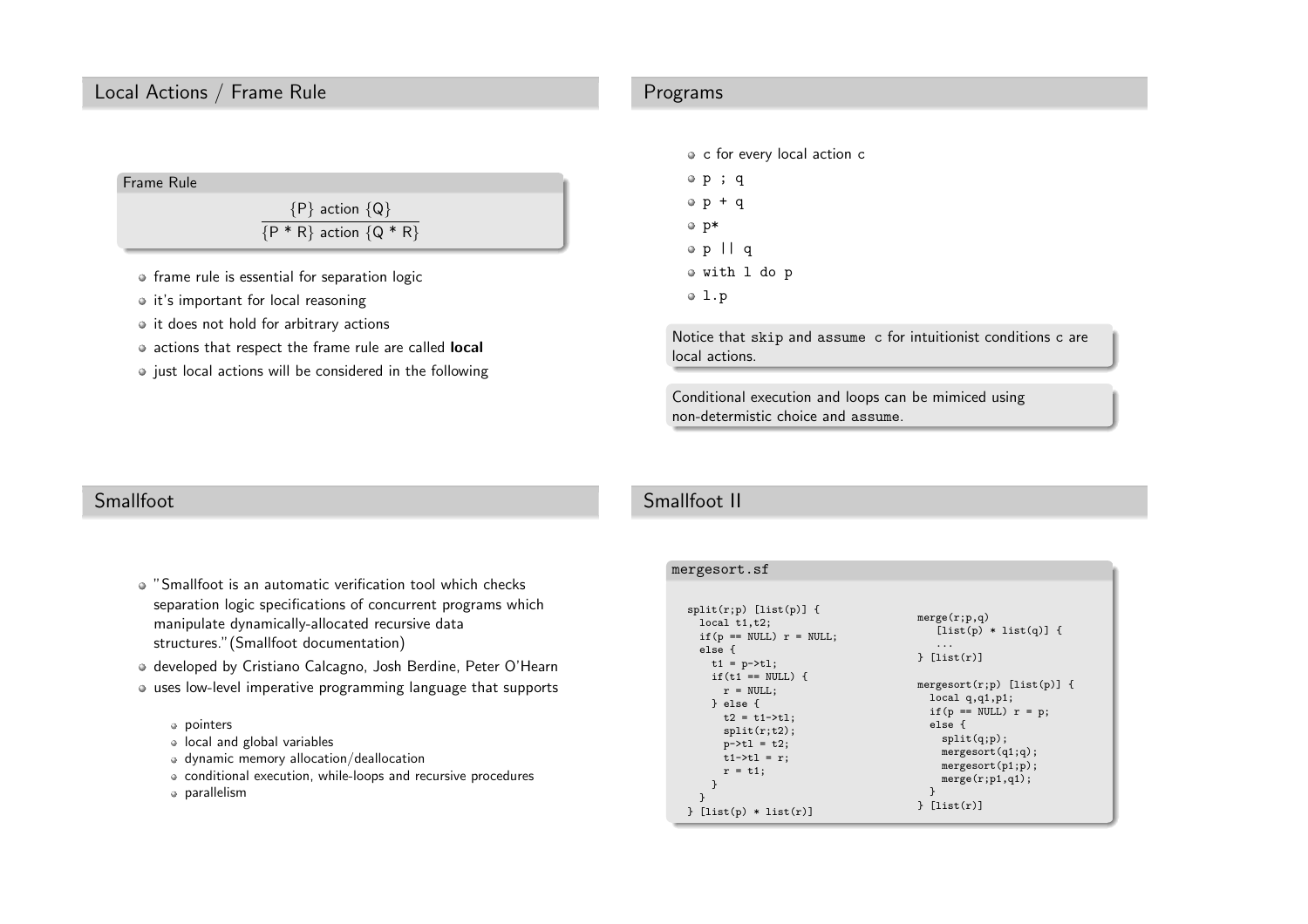# Formalisation in HOL

#### Demo

- implemented as an instantiation of Abstract Separation Logic
- states are pairs of a heap and a stack
- $\bullet$  the heap maps locations to named arrays
- $\bullet$  the stack maps variables to value  $+$  permission
- stack uses ideas from Variables as Resource (Parkinson, Bornat, Calcagno)



22 (write)  $\mathsf X$  $\mathbf{y}$ 0 (read)



# Calculation of <sup>a</sup> frame - intuition

# Calculation of <sup>a</sup> frame



keep these common parts in context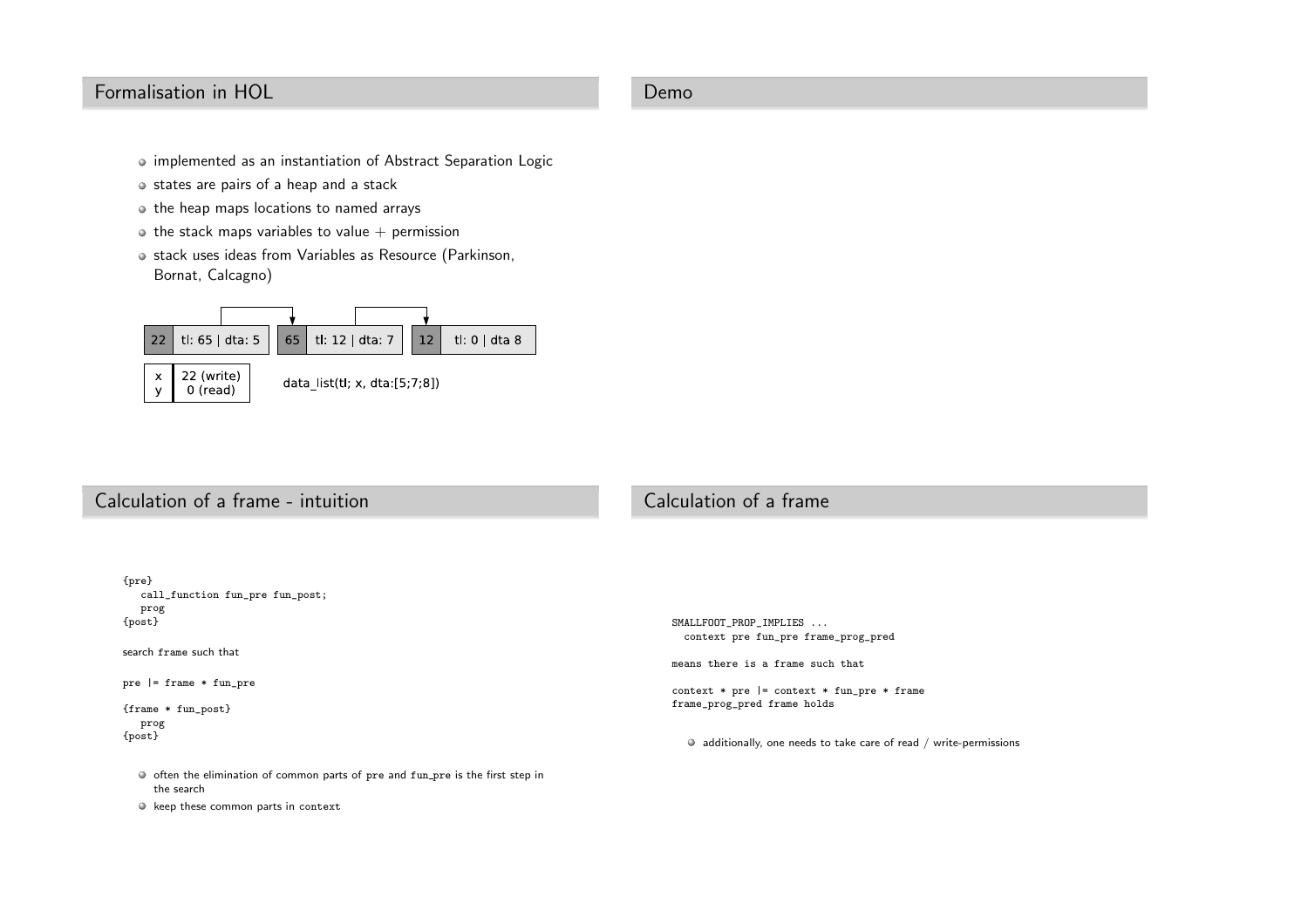### Calculation of <sup>a</sup> frame

### Consequence Conversions

val SMALLFOOT\_PROP\_IMPLIES\_def <sup>=</sup> Define ' SMALLFOOT\_PROP\_IMPLIES (strong\_rest:bool) (wpb,rpb) wpb' sfb context sfb split sfb imp sfb restP =

```
*(sfb\_restP = EMPTY) ==>
?sfb_rest. sfb_restP_sfb_rest /\
  ((smallfoot_prop___COND (wpb,rpb)
     (BAG_UNION sfb_context (BAG_UNION sfb_split sfb_imp))) ==>
```
(!s. smallfoot\_prop\_\_\_PROP (wpb,rpb) (BAG\_UNION sfb\_split sfb\_context) <sup>s</sup> ==> (smallfoot\_prop\_\_\_COND (BAG\_DIFF wp<sup>b</sup> wpb', BAG\_DIFF rp<sup>b</sup> wpb') sfb\_rest /\ smallfoot\_prop\_\_\_PROP (wpb,rpb) (BAG\_UNION sfb\_imp (BAG\_UNION sfb\_rest sfb\_context)) s)))'

- conversions are ML-functions that given a term t return a<br>... theorem  $|-$  t = t\_eq.
- consequence conversions are ML-function that <sup>g</sup>ievn <sup>a</sup>boolean term <sup>t</sup> return <sup>a</sup> theorem
	- $\circ$  |- t\_strong ==> t,
	- $\circ$  |- t = t\_eq or
	- $\circ$   $|-$  t ==> t weak.
- directed consequence conversions are consequence conversions with an additional direction argument to decide, whether to strengthen or weaken the input
- library ConseqConv contains useful consequence conversions and infrastructure for consequence conversions

### Quantifier Instantiation Heuristics

### Quantifier Instantiation Heuristics II

given a term ?x. P x there are 3 reasons to instantiate x<br>with a concrete value i : with <sup>a</sup> concrete value <sup>i</sup>:

```
1 P i
2 !i'. \tilde{ } (i = i') ==> \tilde{ } (P i')
3 !i'. P i' ==> P i
```
- dual to these reasons there are three reasons forall-quantification
- quantHeuristicsLib is <sup>a</sup> library that supports instantiating quantifiers based on heuristics that come up with theseguesses
- <sup>a</sup> quantifier heuristic is an ML-function that <sup>g</sup>iven <sup>a</sup> term <sup>P</sup> <sup>x</sup> with a free variable x returns a list a **guesses** on how to instantiate <sup>x</sup>
- a guess consists of
	- the instantiation <sup>i</sup>
	- <sup>a</sup> list of free variables in <sup>i</sup> that should remain quantified
	- one of the 6 reasons or an *I-just-feel-like-it* reason
	- possibly <sup>a</sup> justification in form of <sup>a</sup> HOL-theorem
- if <sup>a</sup> justification is <sup>g</sup>iven, equivalence can be proved
- $\circ$  otherwise an implication is introduced